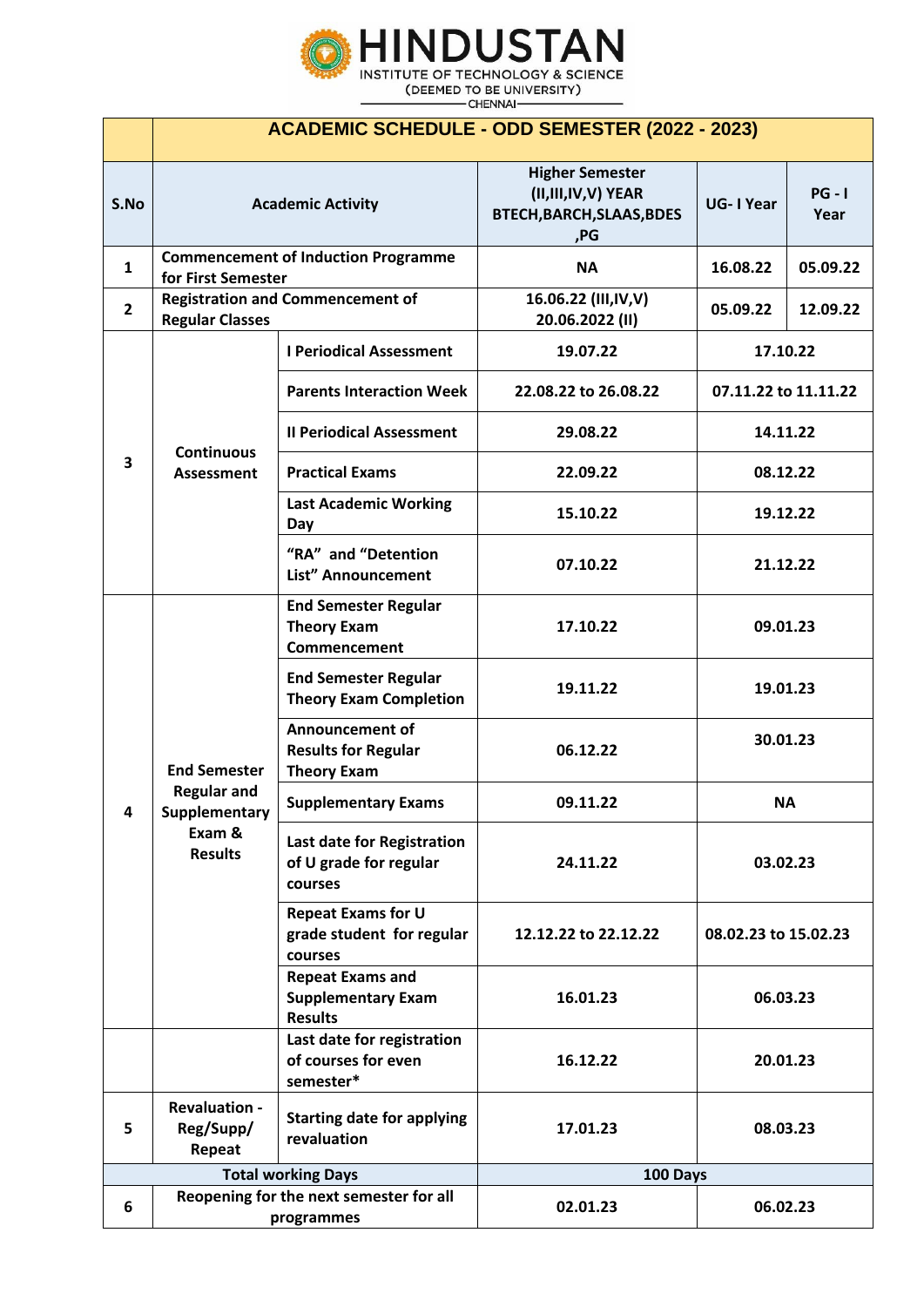

|                           | <b>ACADEMIC SCHEDULE - EVEN SEMESTER (2022 - 2023)</b>                                  |                                                                             |                                                                |                  |  |  |  |
|---------------------------|-----------------------------------------------------------------------------------------|-----------------------------------------------------------------------------|----------------------------------------------------------------|------------------|--|--|--|
| S.No                      | <b>Academic Activity</b>                                                                |                                                                             | (II,III,IV,V) YEAR<br><b>BTECH, BARCH, SLA</b><br>AS, BDES, PG | UG / PG - I Year |  |  |  |
| $\mathbf{1}$              | <b>Registration and Commencement of Regular</b><br><b>Classes</b>                       |                                                                             | 02.01.23                                                       | 06.02.23         |  |  |  |
|                           | <b>Continuous</b><br><b>Assessment</b>                                                  | <b>I Periodical Assessment</b>                                              | 06.02.23                                                       | 13.03.23         |  |  |  |
|                           |                                                                                         | <b>Parents Interaction Week</b>                                             | 27.02.23                                                       | 03.04.23         |  |  |  |
|                           |                                                                                         |                                                                             | to                                                             | to               |  |  |  |
|                           |                                                                                         |                                                                             | 03.03.23                                                       | 07.04.23         |  |  |  |
| $\overline{2}$            |                                                                                         | <b>Il Periodical Assessment</b>                                             | 06.03.23                                                       | 17.04.23         |  |  |  |
|                           |                                                                                         | <b>Last Academic Workiung</b><br>Day                                        | 05.05.23                                                       | 19.05.23         |  |  |  |
|                           |                                                                                         | "RA" and "Detention List"<br>(RA in all courses)<br>Announcement            | 22.04.23                                                       | 18.05.23         |  |  |  |
|                           | <b>End Semester</b><br><b>Regular and</b><br>Supplementary<br><b>Exam &amp; Results</b> | <b>End Semester Regular</b><br><b>Theory Exam</b><br>Commencement           | 08.05.23                                                       | 31.05.23         |  |  |  |
|                           |                                                                                         | <b>End Semester Regular</b><br><b>Theory Exam Completion</b>                | 20.05.23                                                       | 10.06.23         |  |  |  |
|                           |                                                                                         | <b>Announcement of Results</b><br>for Regular Theory Exam                   | 03.06.23                                                       | 20.06.23         |  |  |  |
| $\overline{\mathbf{3}}$   |                                                                                         | <b>Start of RC RA exams</b><br>backlogs                                     | 25.05.23                                                       | 22.06.23         |  |  |  |
|                           |                                                                                         | Last date for Registration<br>of U grade for regular<br>courses             | 27.05.23                                                       | 12.06.23         |  |  |  |
|                           |                                                                                         | <b>Repeat Exams for U grade</b><br>student of 2018 R for<br>regular courses | 05.06.23                                                       | 13.06.23         |  |  |  |
|                           |                                                                                         | <b>Repeat Exams and</b><br><b>Supplementary Exam</b><br><b>Results</b>      | 17.06.23                                                       | 28.06.23         |  |  |  |
| 4                         |                                                                                         | Last date for registration of<br>courses for odd semester*                  | 02.06.23                                                       | 02.06.23         |  |  |  |
| 5                         | <b>Revaluation -</b><br>Reg/Supp/<br>Repeat                                             | <b>Starting date for applying</b><br>revaluation                            | 21.06.23                                                       | 30.06.23         |  |  |  |
| <b>Total working Days</b> |                                                                                         |                                                                             | 103 Days                                                       |                  |  |  |  |
| 6                         |                                                                                         | <b>Faculty Reporting</b>                                                    | 12.06.23                                                       |                  |  |  |  |
| 7                         |                                                                                         | Reopening for the next Academic Year for all<br>Programmes                  | 15.06.23                                                       |                  |  |  |  |